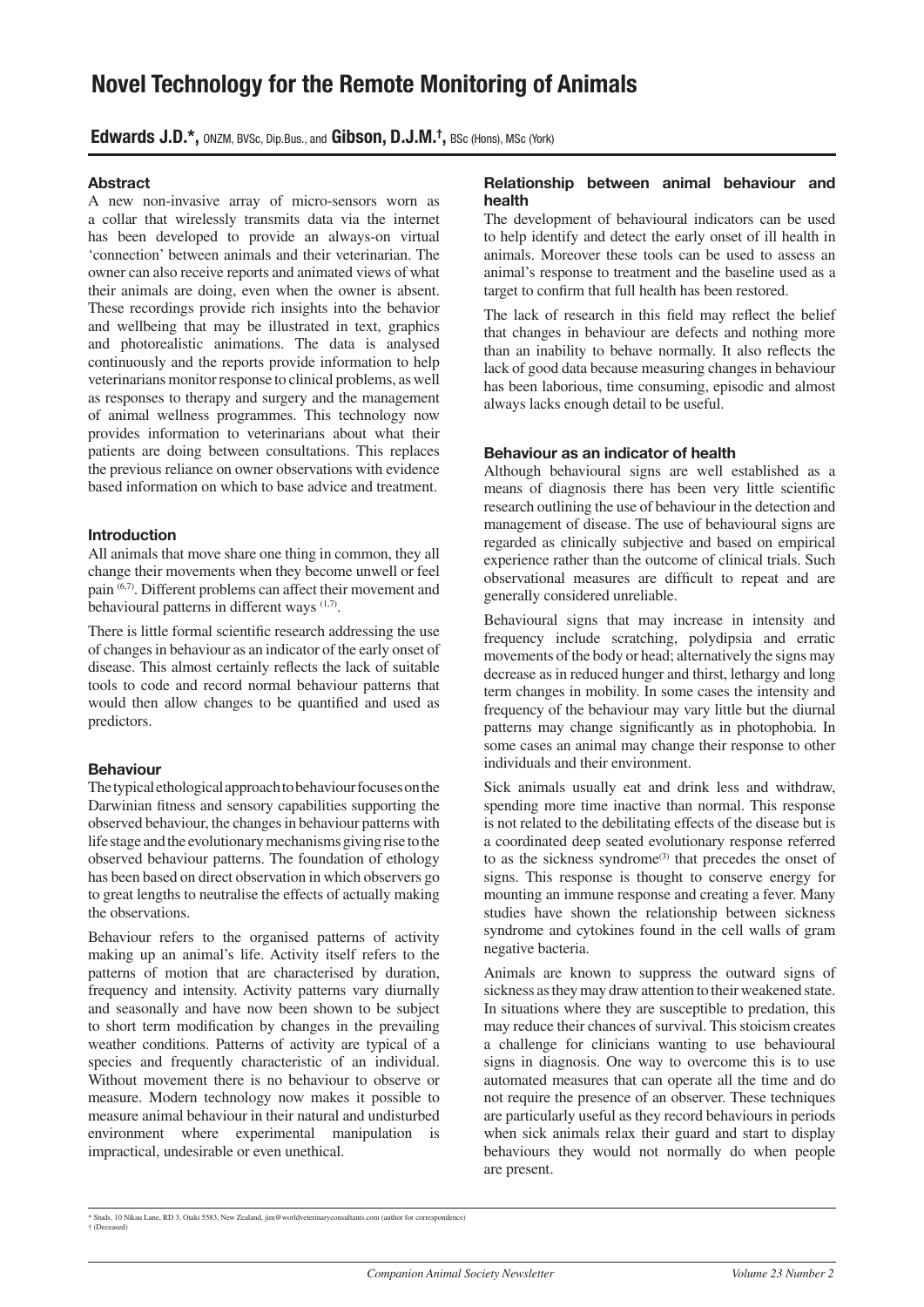Modern devices make it possible to explore the onset of sickness behaviours and how these behaviours vary between conditions, giving rise to the potential for quantitative estimates of the level of sickness in an individual. Electronic systems monitoring feeding behaviour have been shown to identify animal morbidity 4 days earlier than direct observation.<sup>(4)</sup>

# **Methods of data capture**

The advantages and disadvantages of methods of data capture are noted in Table 1. The traditional approach has been observation which was supplemented by recording images as technologies made that possible. More recently, there have been sensors developed that can give more detail and provide electronic records that can be calibrated with observations to allow for the interpretation of the information recorded and reported. The miniaturisation of these sensors has led to non-invasive monitoring and the use of sensors that do not influence an animal's behaviour.

# **Digitising behaviour**

The Digital Event Loggers (DEL) are devices worn by animals that sense when and how they move and then store the data in memory. The devices house an array of sensors designed to sense a range of biologically important signs as well as to code and record motion in different axes relative to the wearer.

The records of coded movements create digital signatures that are characteristic of specific behaviour patterns. These signatures can be detected automatically with the appropriate algorithm thereby laying the foundation for an automated system that can quantify changes in animal behaviour over time. Wireless connectivity allows data to be captured and the results disseminated to health professionals in near real time over the internet.

The devices create a whole new method of assessing patients and reduce the reliance of health professionals on the care giver for feedback on how an animal is responding to treatment.

## **DEL and disease detection**

The onset of illness in animals is usually indicated when they appear depressed, listless and off their food; the so called three 'A's of Attitude, Activity and Appetite.(2,5,7)

Changes in behaviour are amongst the first indicators that an animal is ailing. These changes can take on many forms including the loss of normal behaviour as well as the development of new and abnormal behaviours such as:

- Increased frequency of a normal behaviour: polydipsia in diabetics, scratching
- Decreased frequency of normal behaviour: hydrophobia in rabies
- Erratic behaviour: seizures in epilepsy and head throwing in salt toxicity
- Pattern changes : photophobia in facial eczema
- Avoidance: reluctance to jump in arthritis or perform strenuous activity in cardiac patients
- Abrupt changes in normal behaviour: sudden stopping in cardiac syncope

**Table 1:** Advantages and disadvantages of methods of data capture

| <b>Method</b>      | Advantages                                        | <b>Disadvantages</b>                          |
|--------------------|---------------------------------------------------|-----------------------------------------------|
| <b>Observation</b> | Observation is simple                             | Coding require for analysis                   |
|                    | Observe multiple animals                          | Coding behaviour<br>consistently is difficult |
|                    | Can adapt recording<br>method on the fly          | Limited detail in coded<br>recordinas         |
|                    | Night vision possible                             | No continuity - episodic<br>recordings        |
|                    | Only capture data on<br>hehaviour                 | Differences between<br>recorders              |
|                    |                                                   | Presence may affect<br>observed behaviour     |
|                    |                                                   | Can only observe one animal<br>at a time      |
| Imaging            | Image recording for later<br>observation          | Animal must be in field of<br>view            |
|                    | Good at tracking                                  | Images need coding for<br>analysis            |
|                    | Night vision possible                             | Automated image analysis<br>limited           |
|                    | Recordings can be<br>re-examined                  | Recorded images still need<br>coding          |
|                    | Fixed array of cameras at<br>locations            | Episodic measurements very<br>infrequent      |
|                    |                                                   | Large amounts unwanted<br>background data     |
|                    |                                                   | Animals out of vision for long<br>periods     |
| <b>Sensors</b>     | Environmental - cage<br>movement sensed           | Animals confined in cage                      |
|                    | Data automatically coded                          | Only measures changes in<br>location          |
|                    | Sensors on animal - no<br>observer                | Must decode and understand<br>digital signal  |
|                    | Animal not confined                               | Must be fixed for long<br>periods to animal   |
|                    | Continuous on-going data<br>stream                | Requires long battery life                    |
|                    | Long periods of<br>uninterrupted recording        |                                               |
|                    | No need to be in line<br>of site                  |                                               |
|                    | Multiple sensors multiple<br>measures             |                                               |
|                    | <b>Consistent measurements</b><br>between animals |                                               |
|                    | Simultaneous recording<br>multiple on animals     |                                               |
|                    | Sensors go where animal<br>goes                   |                                               |
|                    | Data coded automatically                          |                                               |

• Decreased activity: decreased movement of animals in pain

An important capability of DELs is to record behaviours in the absence of an observer thereby eliminating one of the biggest modifiers of normal behaviour patterns.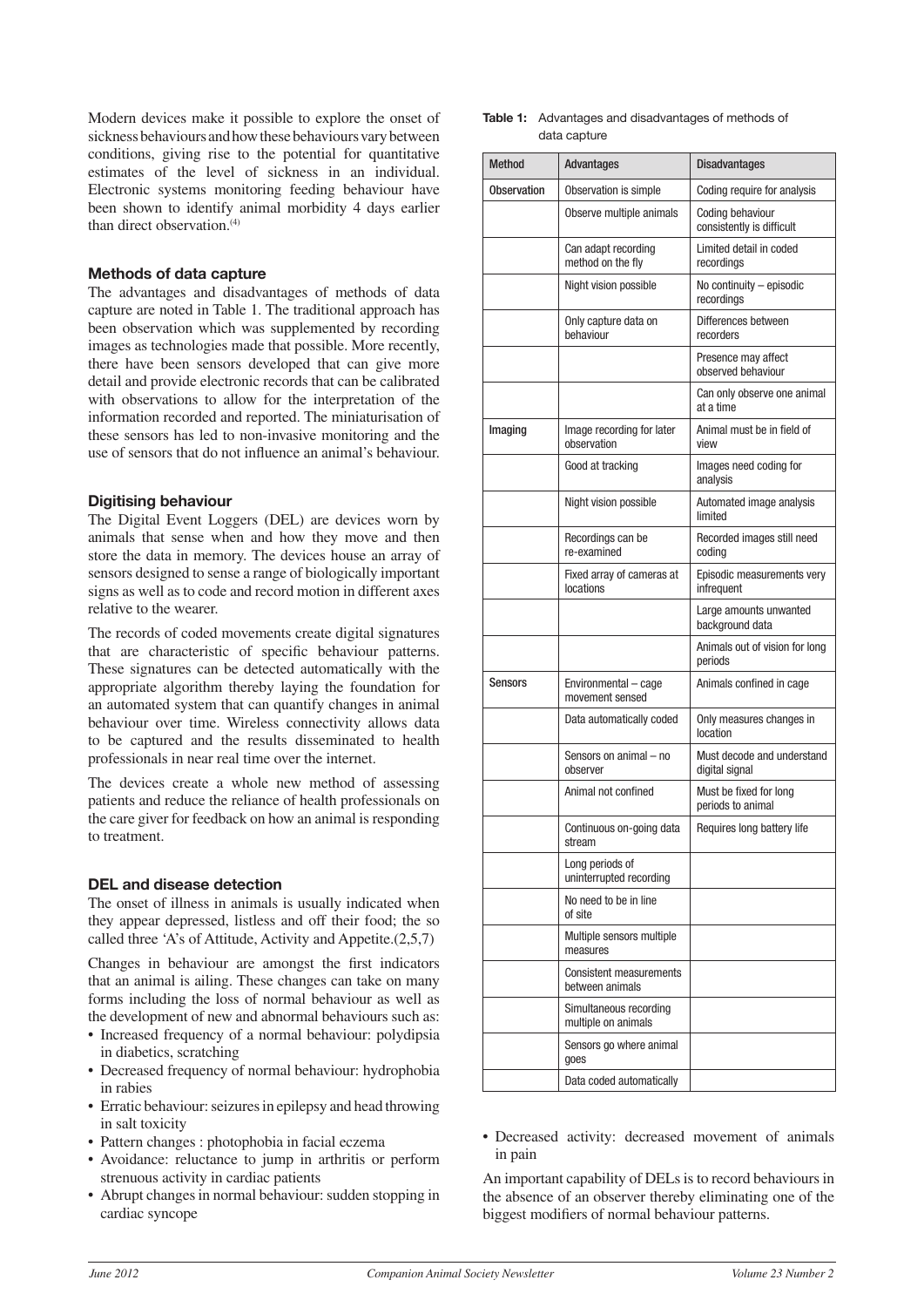### **Case study**

A 31kg 2 year old brindle Bull Terrier cross presented with itching and a rash. The dog was fitted with a Heyrex biosensor fitted to the collar that monitored scratching activity. The chart shown in Figure 1 clearly shows that scratching started around the 9th of January and apart from a single low level on 22nd January has continued.

Examination of the daily scratch patterns in Figure 2 shows that most of the scratching activity occurred between midnight and 06:00hrs. Scratching was severely disruptive to sleep during this period.

The veterinary examination revealed severe papular eruptions ventrally. There was severe interdigital erythema with palmar ulceration accompanied by muzzle erythema. There was also mild periocular erythema and moderate to severe purulent conjunctivitis, especially around the left eye. There was suspected Tradescantia flumeninsis ("Wandering Jew") hypersensitivity. Other hypersensitivity, with secondary infection was also certainly possible.

Cytology of a skin biopsy from the groin revealed no significant findings. Cytology from the feet revealed 2-4 yeasts per oil immersion field. A skin scraping was negative for Demodex. A Tradescantia test patch caused significant erythema and a marked increase in scratching as measured by the Heyrex digital event logger worn by the dog.

At the conclusion of the first veterinary consult the patient was given an injection of Dexamethasone. This improved the skin colour but had little effect on the scratching activity (Figure 3). The challenge with Tradescantia increased scratching activity to the highest level recorded in this dog (Figure 3). On the 11th February the client administered topical cream to the ventral surface which decreased scratching activity immediately.

Examination of the daily scratching activity patterns shows that the cream gave relief for around 8 hours following application last thing at night and before the care giver left the house in the morning (Figure 4). The scratching patterns over the day show that the dog started scratching late in the afternoon and would benefit from another application when the care giver got home from work. This change was instituted and the beneficial relief was clear (Figure 5).



#### **Nocturnal**

scratching profile Reference to a single 24 hour period during this episode revealed that the majority of scratching occurred between the hours of midnight and 6am, making it difficult for owners to detect but again, easy to recognise using HeyrexPro.



#### **Treatment details**

Histogram showing daily scratching behaviour over the 30 day period from 14th January to 12 February 2011. 'A' refers to the Dexamehasone injection; 'B' the challenge from tradescantia test patch; 'C' the application of topical cream.